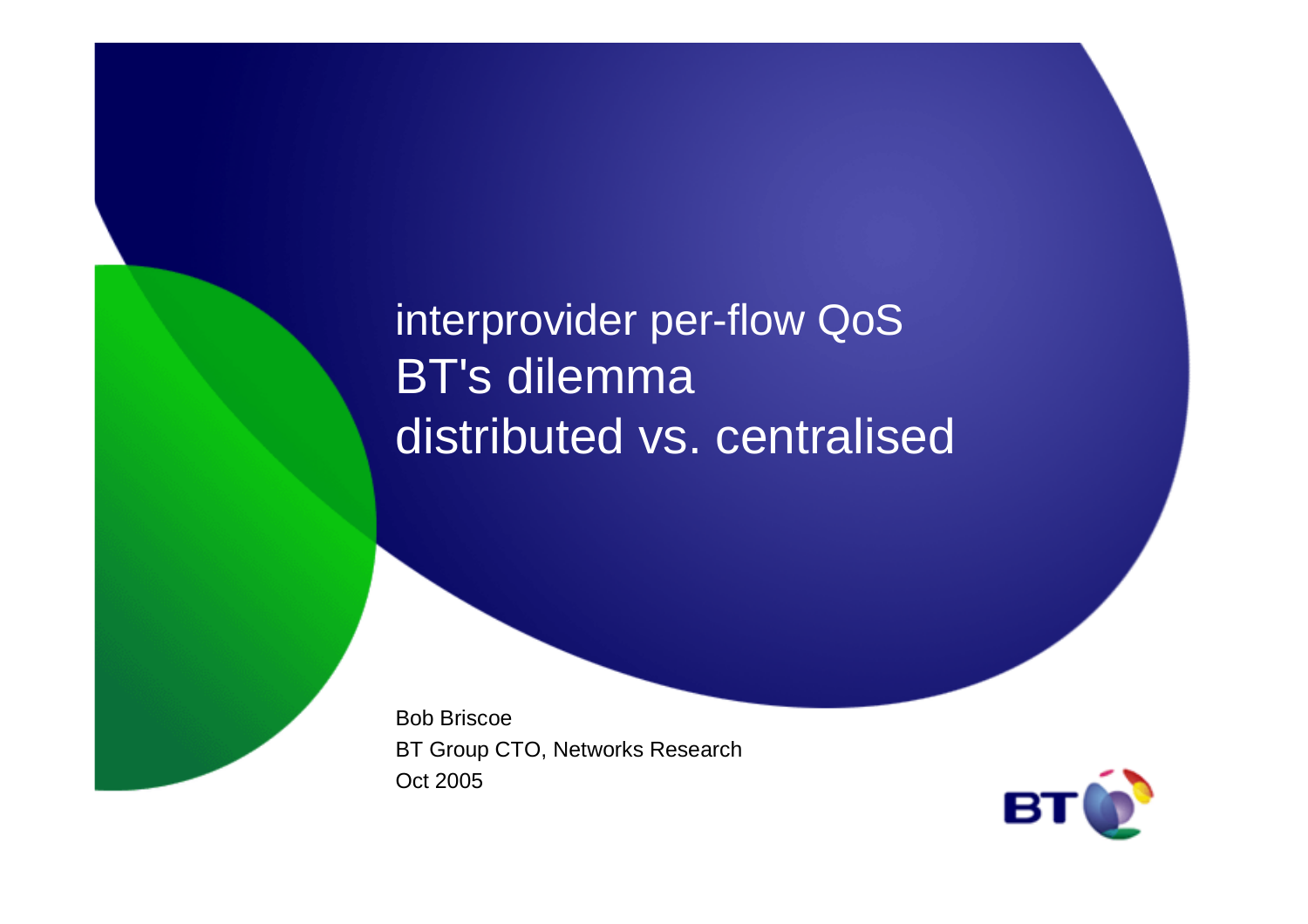### context

- inter-provider QoS for inelastic applications
	- including PSTN replacement
	- ~30%-50% of the bits may be inelastic
- large-scale deployment: "national infrastructure"
	- IP-based platform: BT's 21C network
	- state of the art, but only using technology for sale now
- wholesaling for different retail business models and access nets
	- cellular backhaul, DSL+WiFi, satellite, ...
	- free VoIP over BE, session charged VoIP over BE, admission controlled VoIP
	- and "growing demand" for inelastic apps other than VoIP

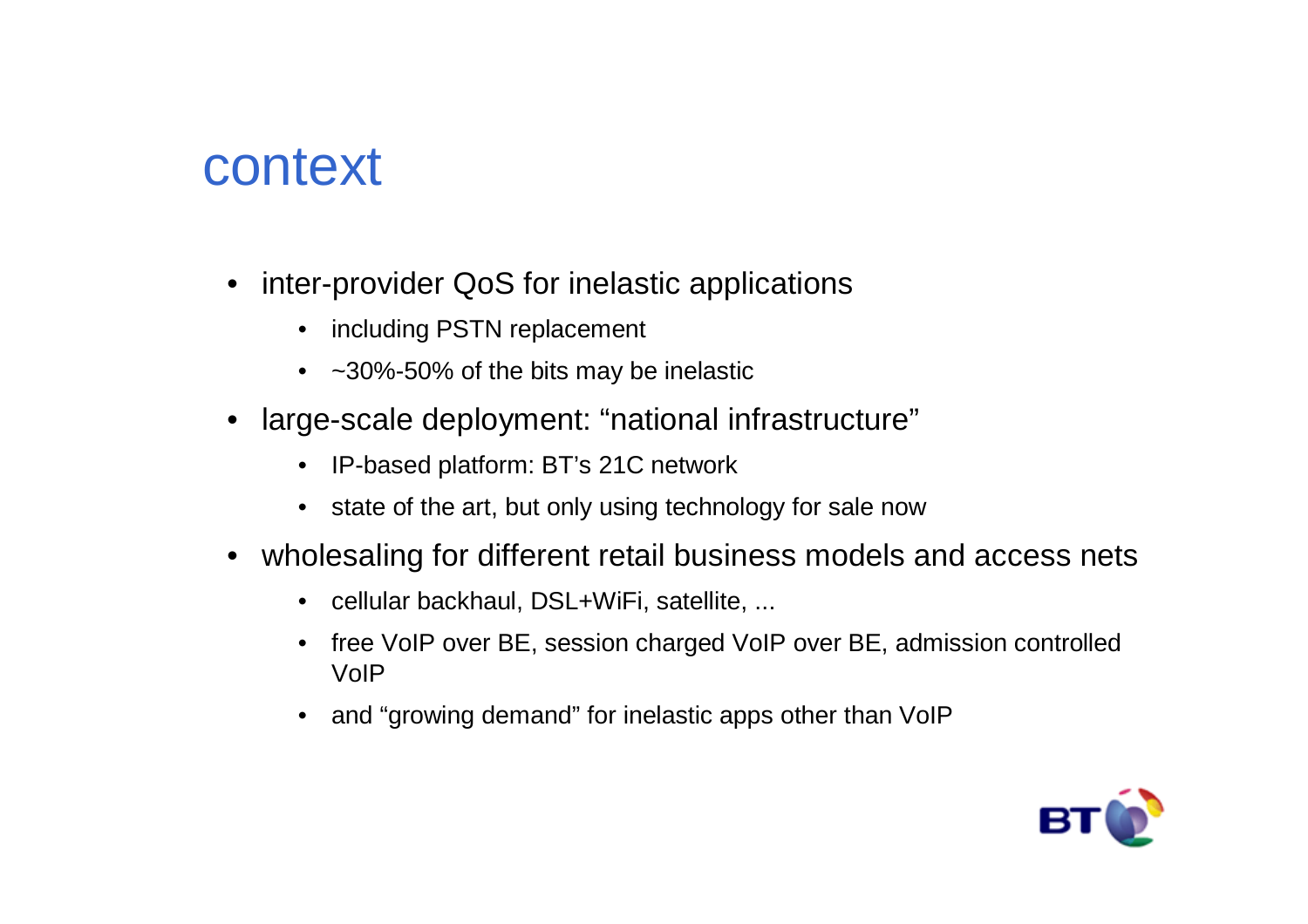#### menu

- introductory remarks
- walk through the sequence of candidate solutions
	- a carrier is looking for why it wouldn't choose a solution
	- why risk-aversity is as important as business opportunity
- simple proposal that hits sweet spot?
	- enables innovation
	- no features to scare carriers away

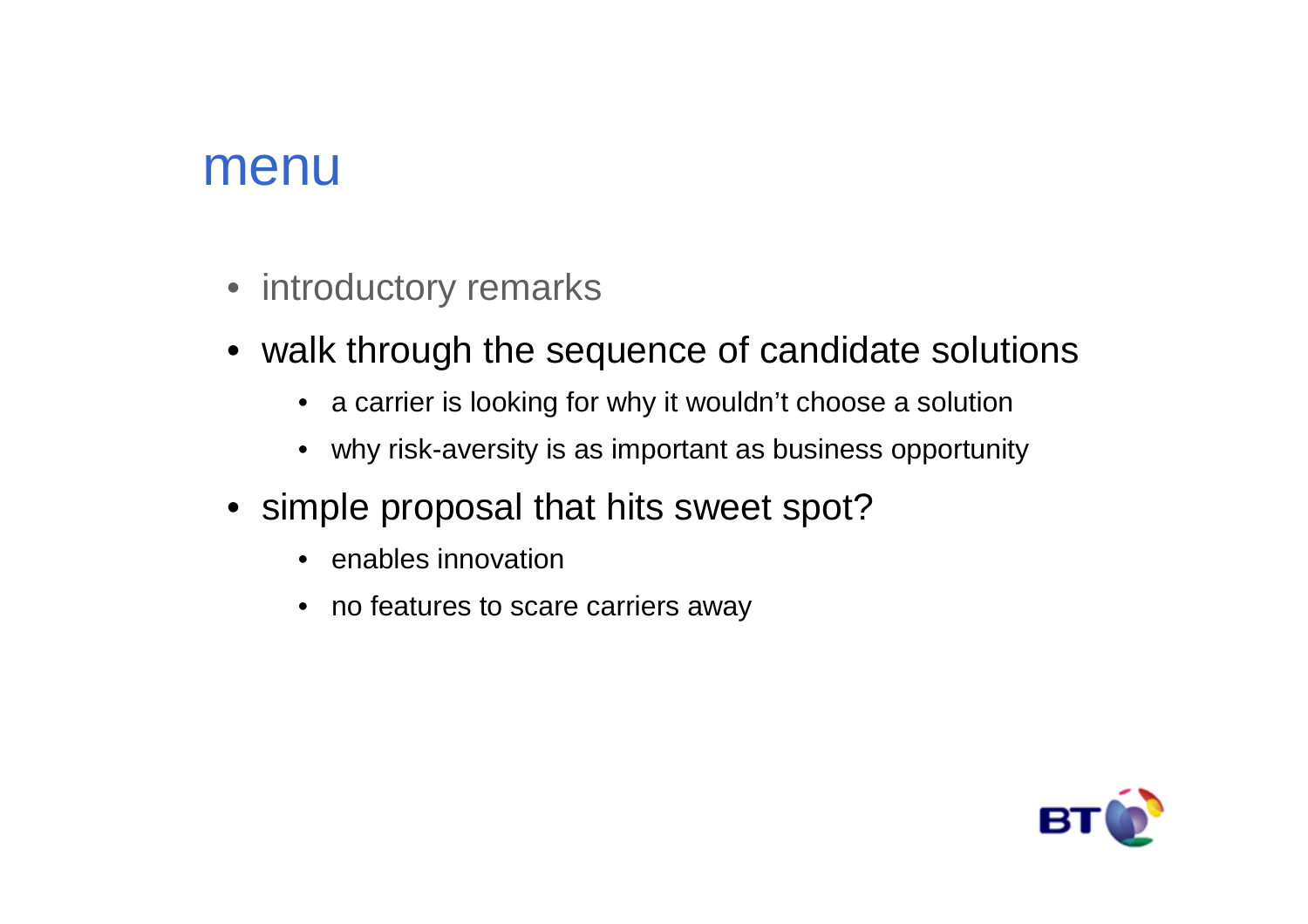### caveat

- $\bullet\,$  a personal view, not the position of BT
- one step removed from BT's architecture decisions
	- details may be sketchy
- reverse-engineered interpretation of the motivations
- based on rumour, innuendo and sometimes even the views of those with first hand knowledge
- generalised enough to be any telco

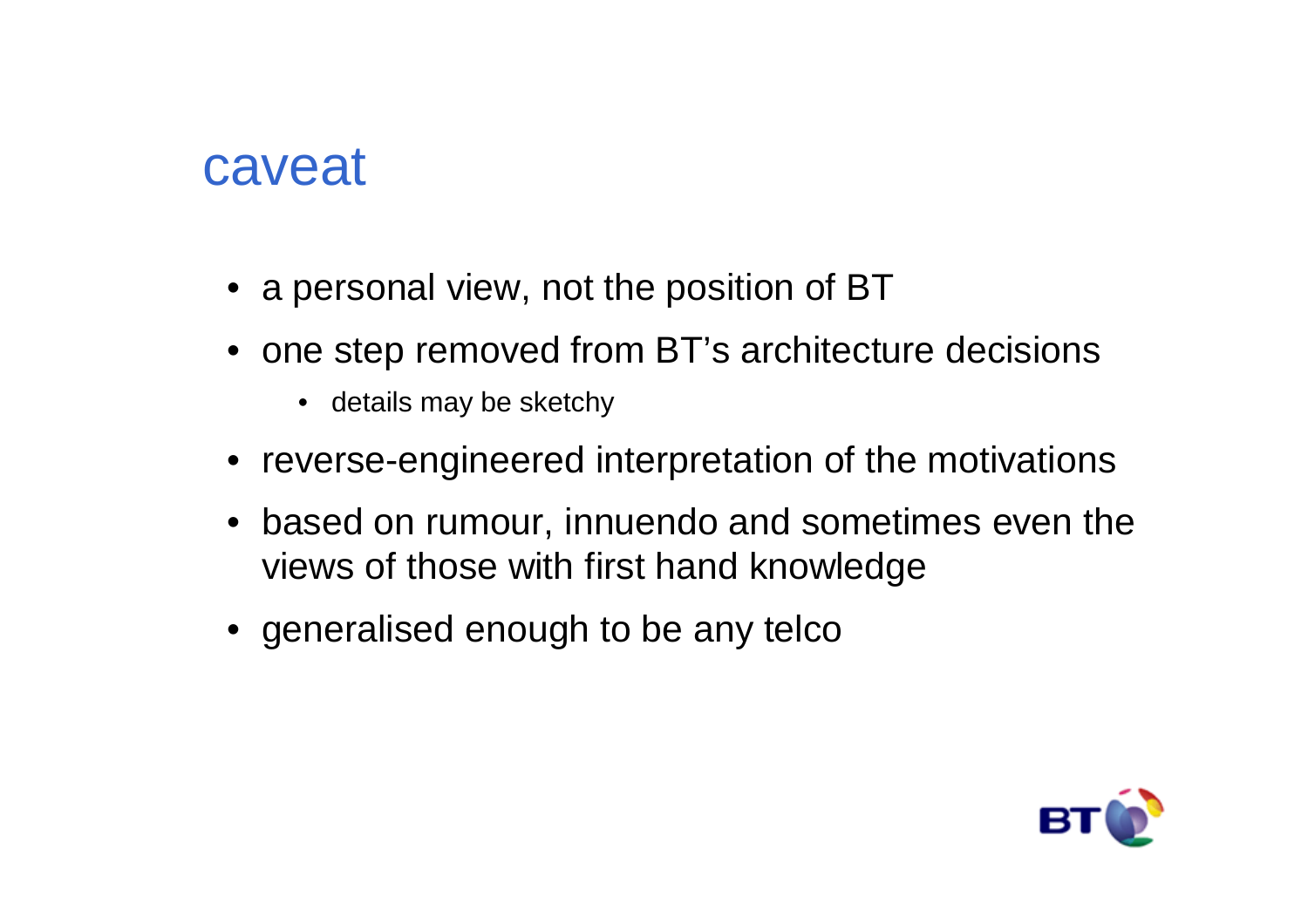## 2004/5: centralised bandwidth brokers



 $\bullet$  note: this whole inelastic transport service is itself a VPNcoexisting alongside other VPNs

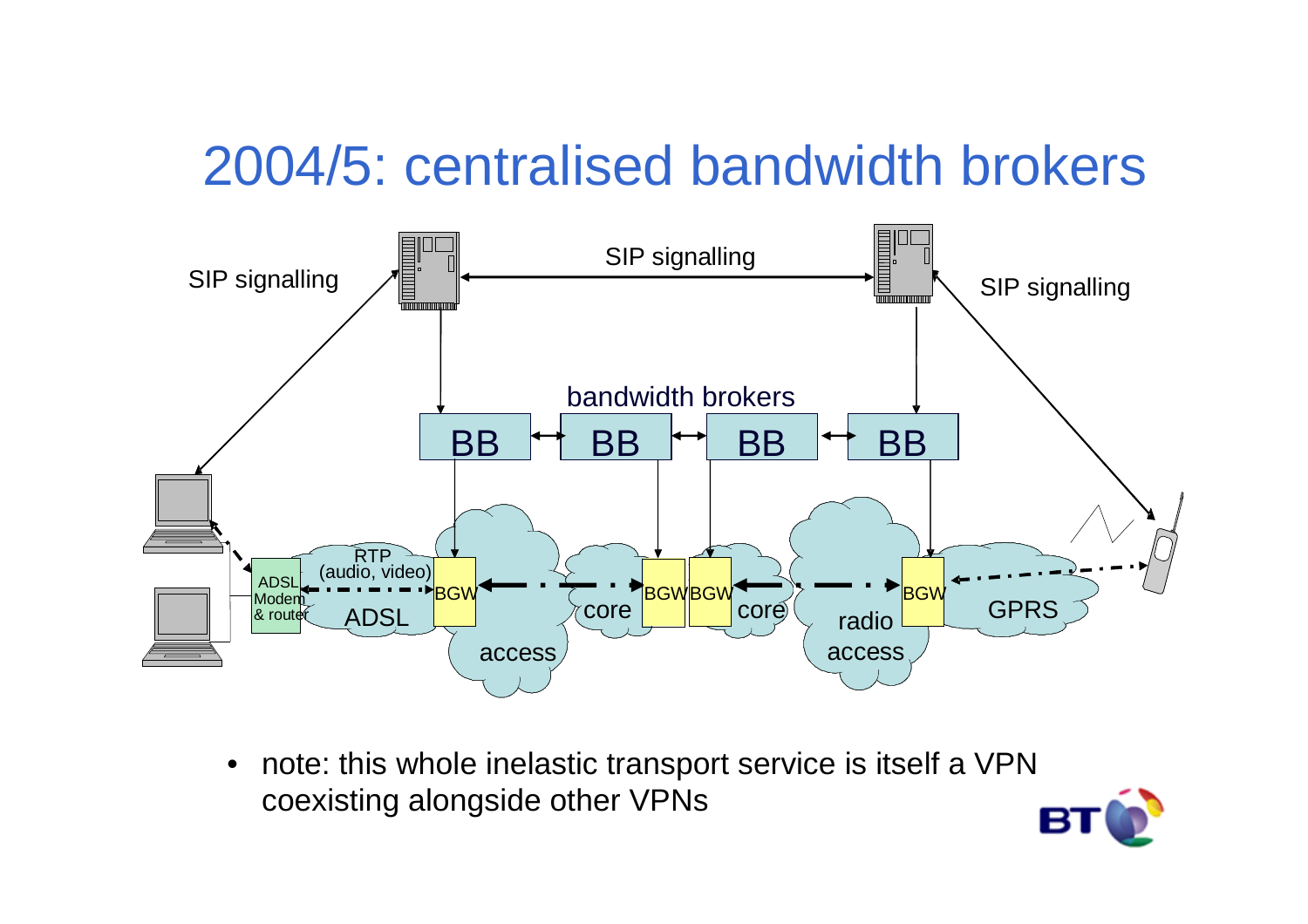## why bandwidth brokers?

- every BT QoS expert thinks someone else decided
- a given before any decision was requested
- my reverse-engineered suspicion: "outsource the hard bit"
	- buying a box means QoS not so dependent on own design
		- responsibility of box vendor
	- box vendor gets a bigger cut by taking more responsibility
		- sold to technical management rather than technical experts
- decision is truly burned-in now
- summary: de-risk a risky area
- perhaps I'm cynical

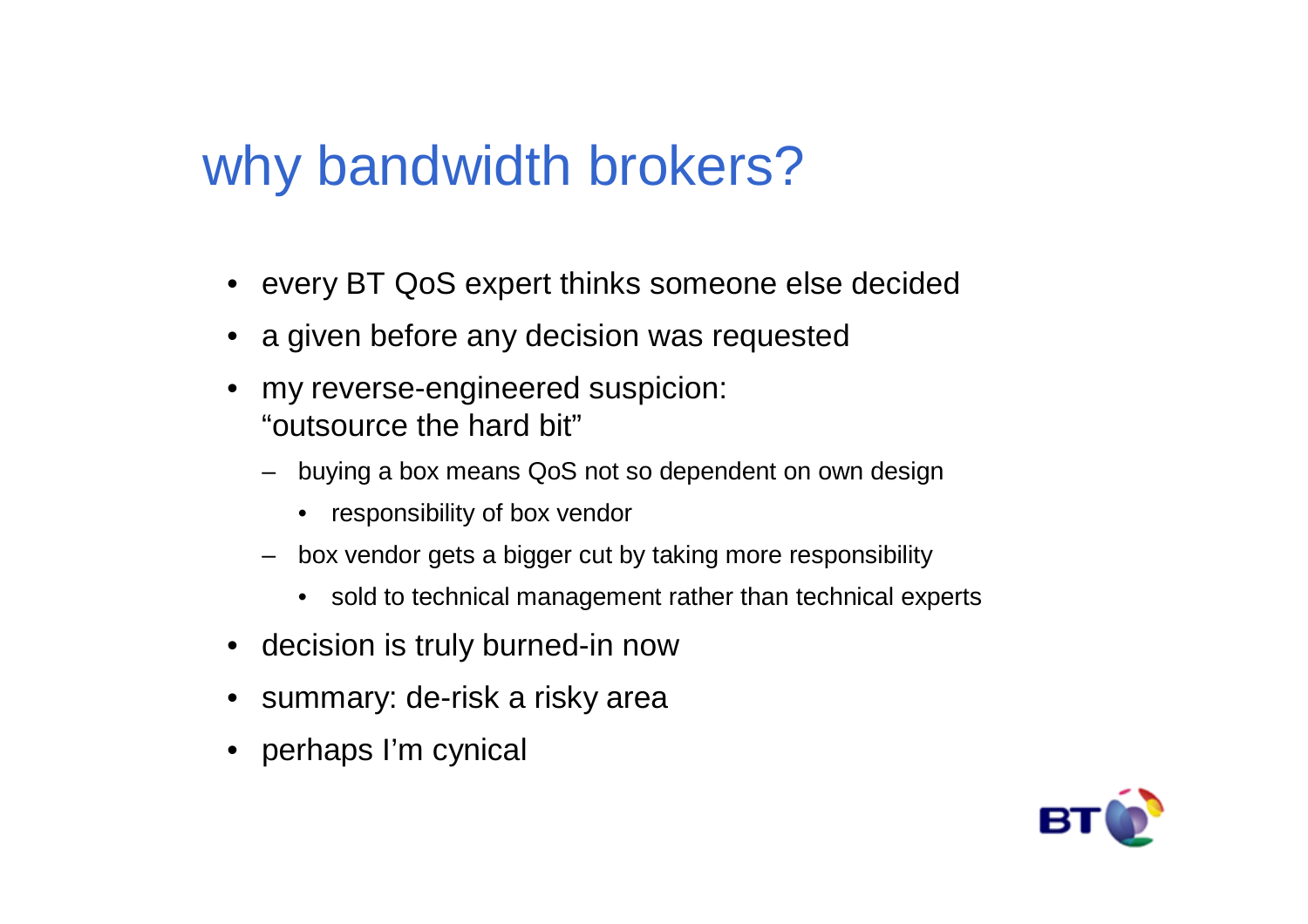## step back: why CAC in the first place?

- FUD: fear, uncertainty and doubt
- Diffserv only: out of control if unforeseen events
	- link failures, flash crowds
- would you be the one responsible for replacing the national infrastructure with something that has even a tiny risk of 100,000s of calls all failing at once?
	- perhaps live on a phone-in show
- telco instinct for robustness by engineering
	- can't avoid Diffserv's occasional episodes
	- can engineer down the possibility of a centralised box failing
		- by replication

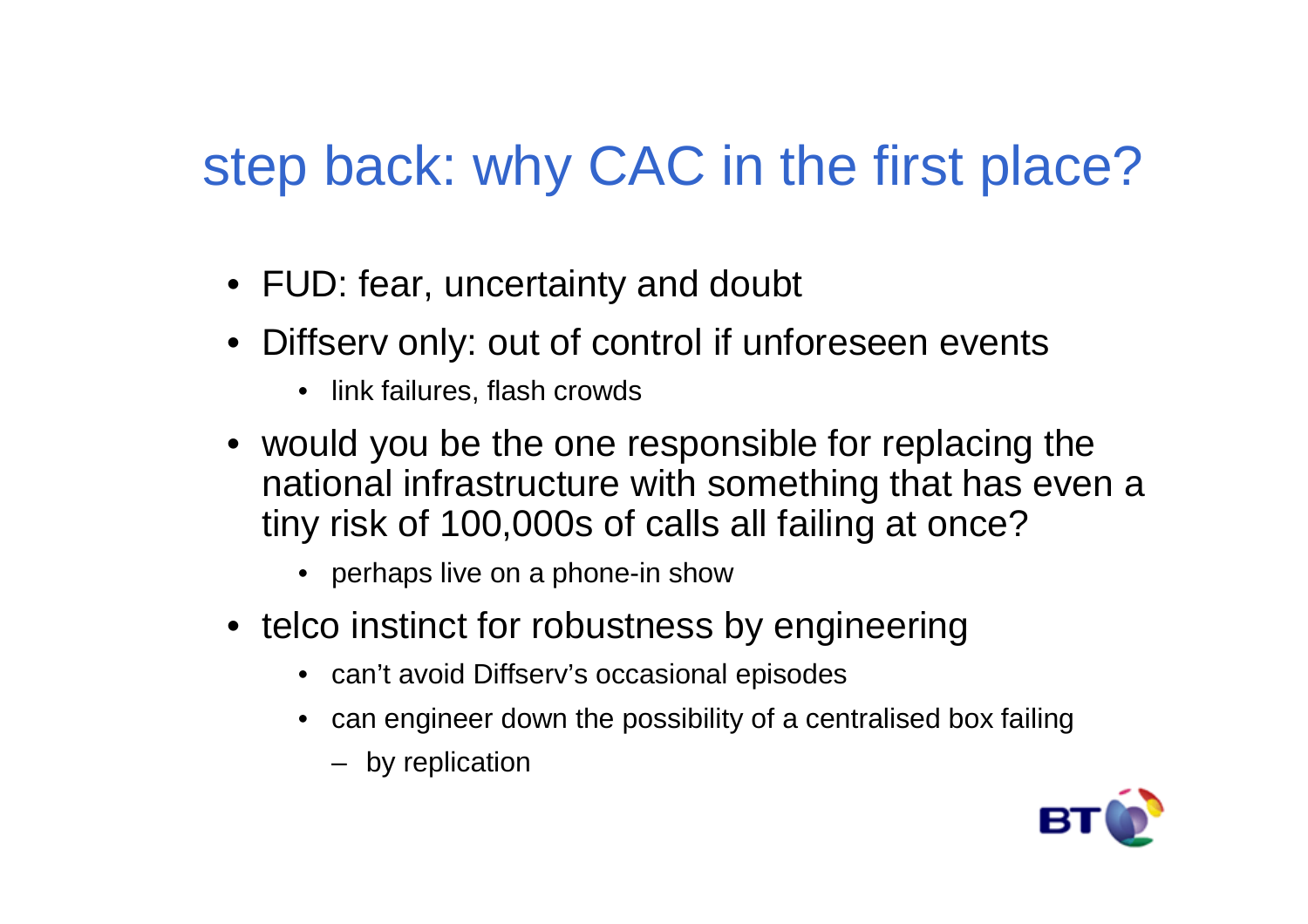## 2004/5: centralised bandwidth brokers



- $\bullet$  how does session signalling establish media path?
	- –to place border media controllers (also a problem with just two)
	- –and determine BB path

 $\bullet$ 

- • b/w broker interworking isn't being standardised
	- b/w broker for core untried scaling challenge: expensive

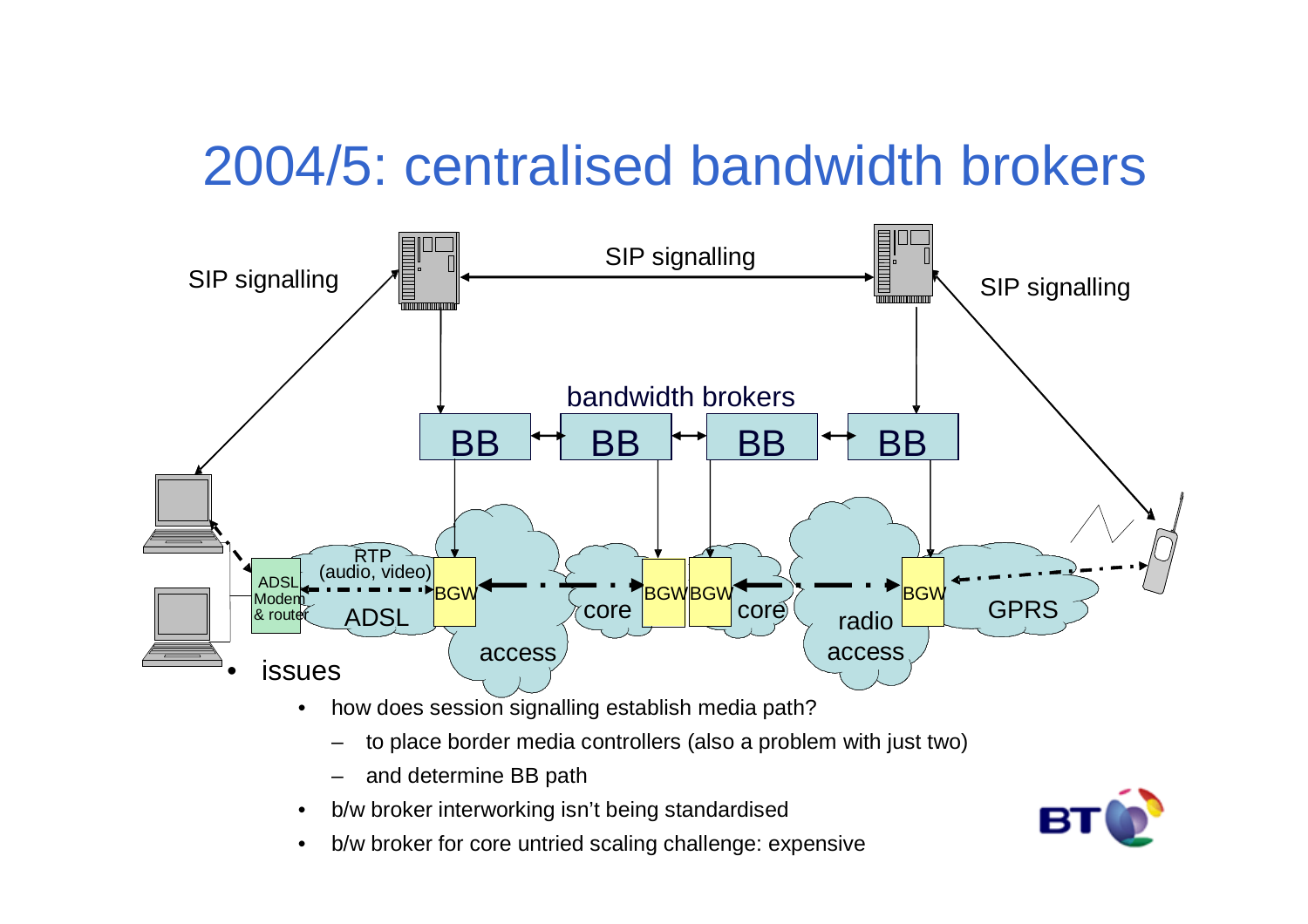#### provisioning for inter-provider Diffserv[Reid05]

- • scenario:
	- CAC in ingress and egress access networks
	- •interconnected Diffserv in cores/backbones
- idea: limit variance of aggregates on interior links
	- •by CAC limiting variance at ingress and egress
- but how fast does the effect of CAC wear off, the more hops away it is?
	- variance grows ~linearly with hops from where CAC is applied (ingress & egress)
	- •congestion probability may\* grow ~exponentially with variance
- to achieve same congestion probability on interior as edge links
	- $\bullet$ must provision disproportionately more generously, the more hops from CAC
- • exacerbated by targeted marketing confining largest flows locally
	- •leaving bias toward more smaller flows on interconnect
	- $\bullet$ correlation effects worse if there are more flows to correlate

\* exact growth depends on shape of traffic probability distribution

• so simulation results depend heavily on distribution chosen



• meaning: we won't know for sure until we've tried it for real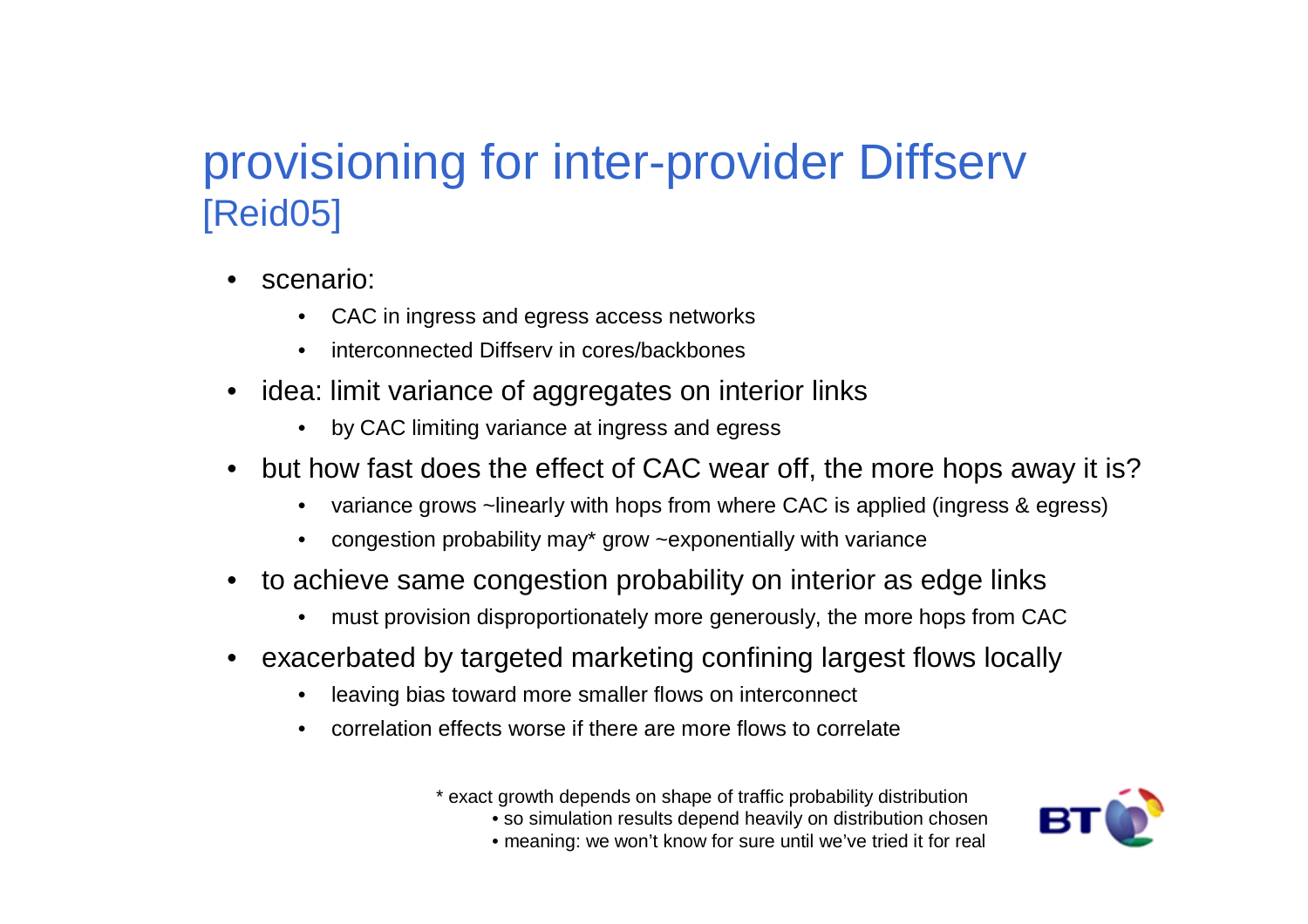# long topologies for inter-provider QoS

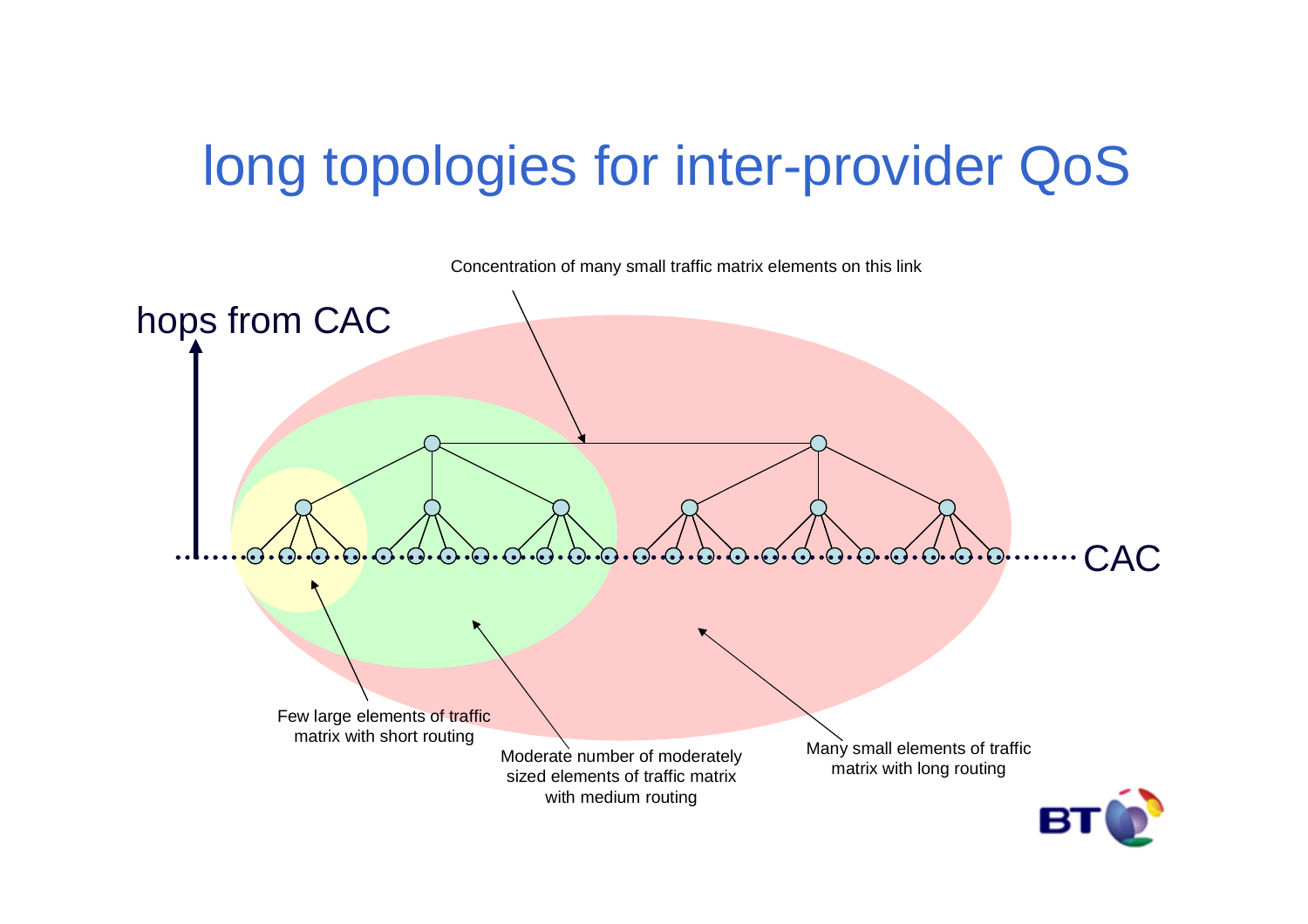## mid-2005: non-blocking core

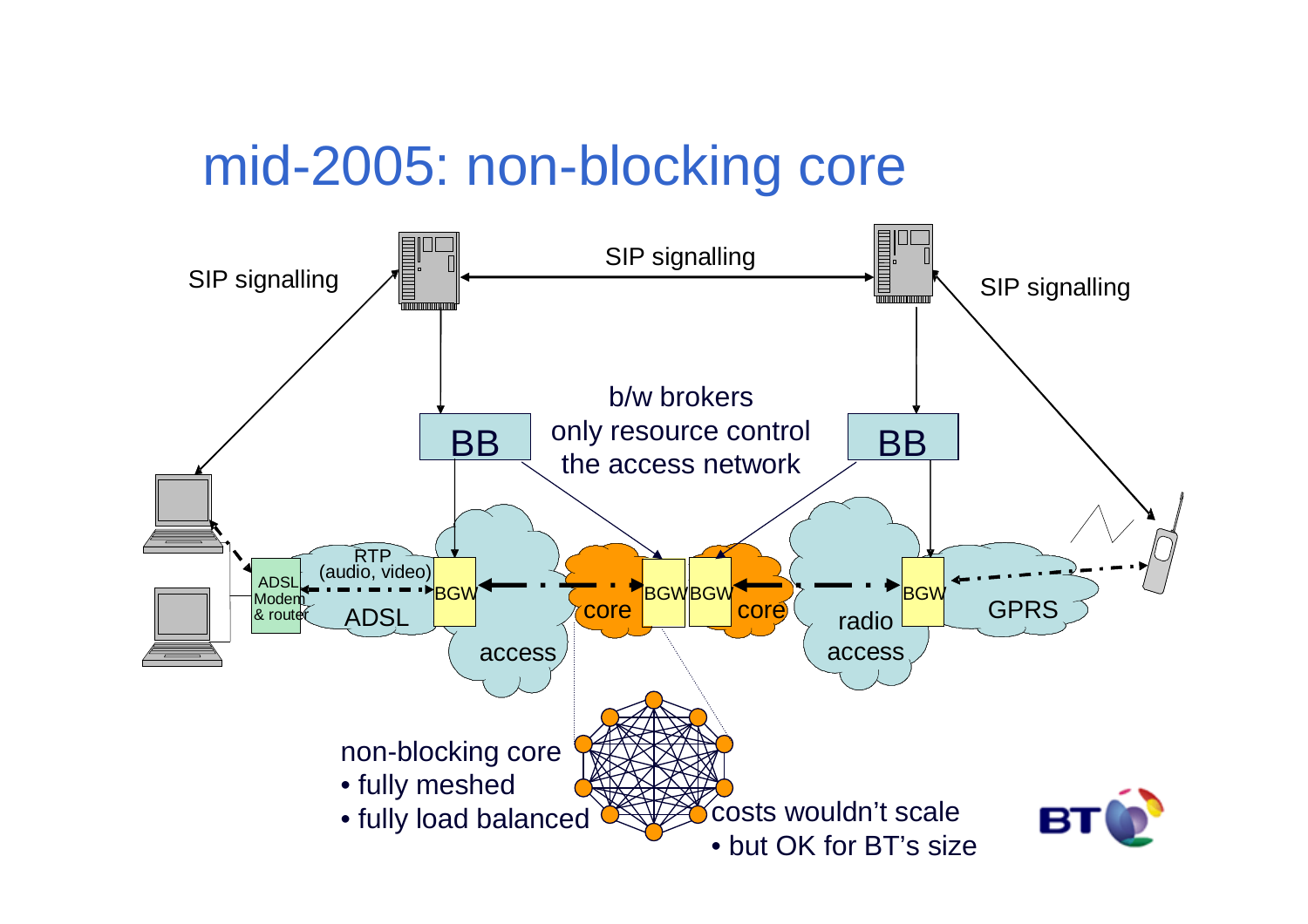### centralised b/w broker + distributed non-blocking coreoutstanding issues

- • interconnecting cores
	- •two non-blocking cores don't make a non-blocking interconnect
	- • unless you connect every BT core node to every core node of the other operator
	- current solution: per-flow CAC at border gateway
- if backbone transit between cores
	- requires multiple border gateways to divide load
- currently border gateway boxes can cope (?)
	- designed for transcoding to PSTN per flow anyway
	- longer term still need radical cost reduction
- PSTN replacement only
	- not for general inelastic flows, range of mean bandwidths, VBR etc

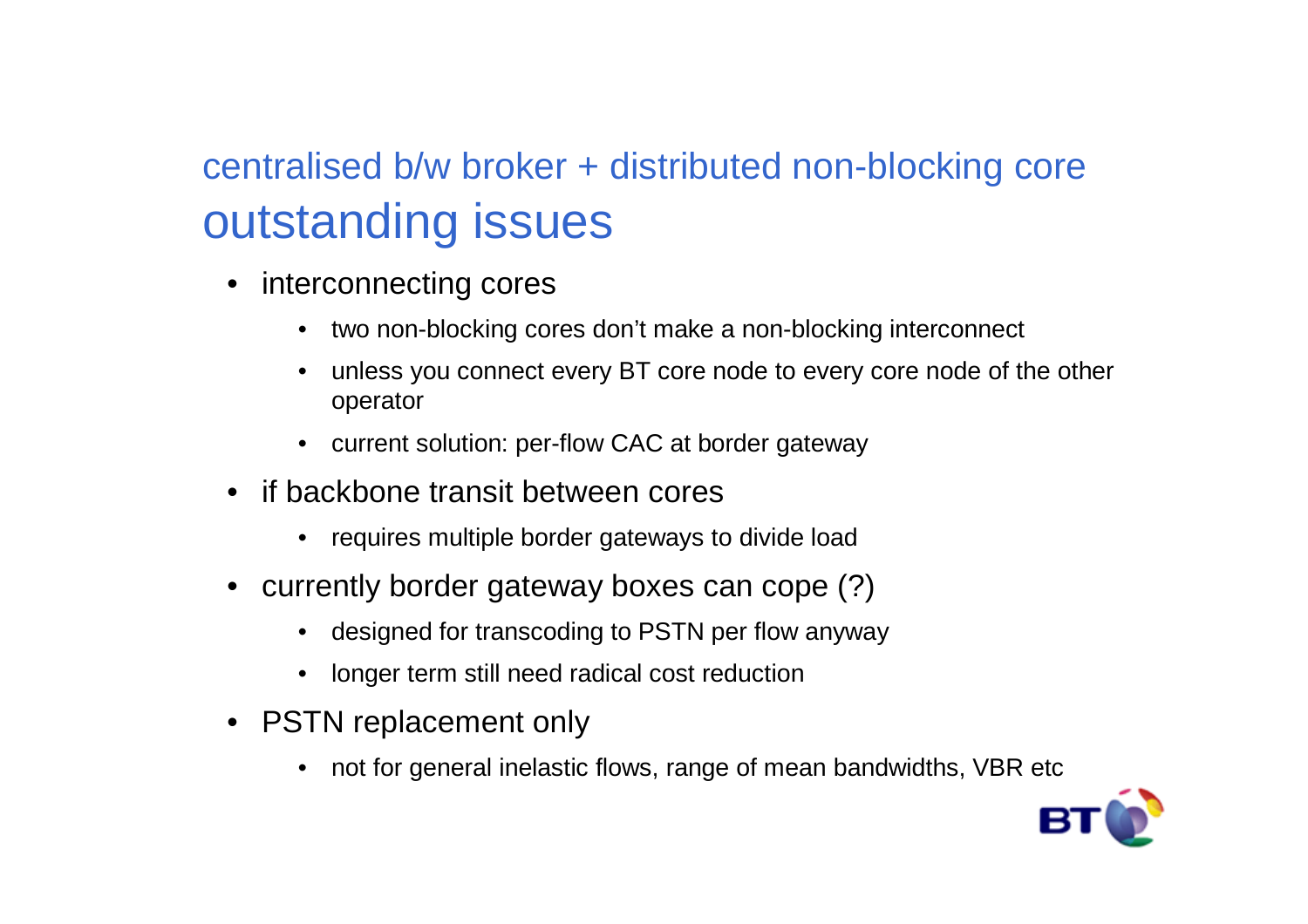

- •distributed but deterministic CAC: meets carrier-scale reqs
- •handles unexpected interior events gracefully
- still research, but gaining traction within BT for some time, and recent strong wider interest •

В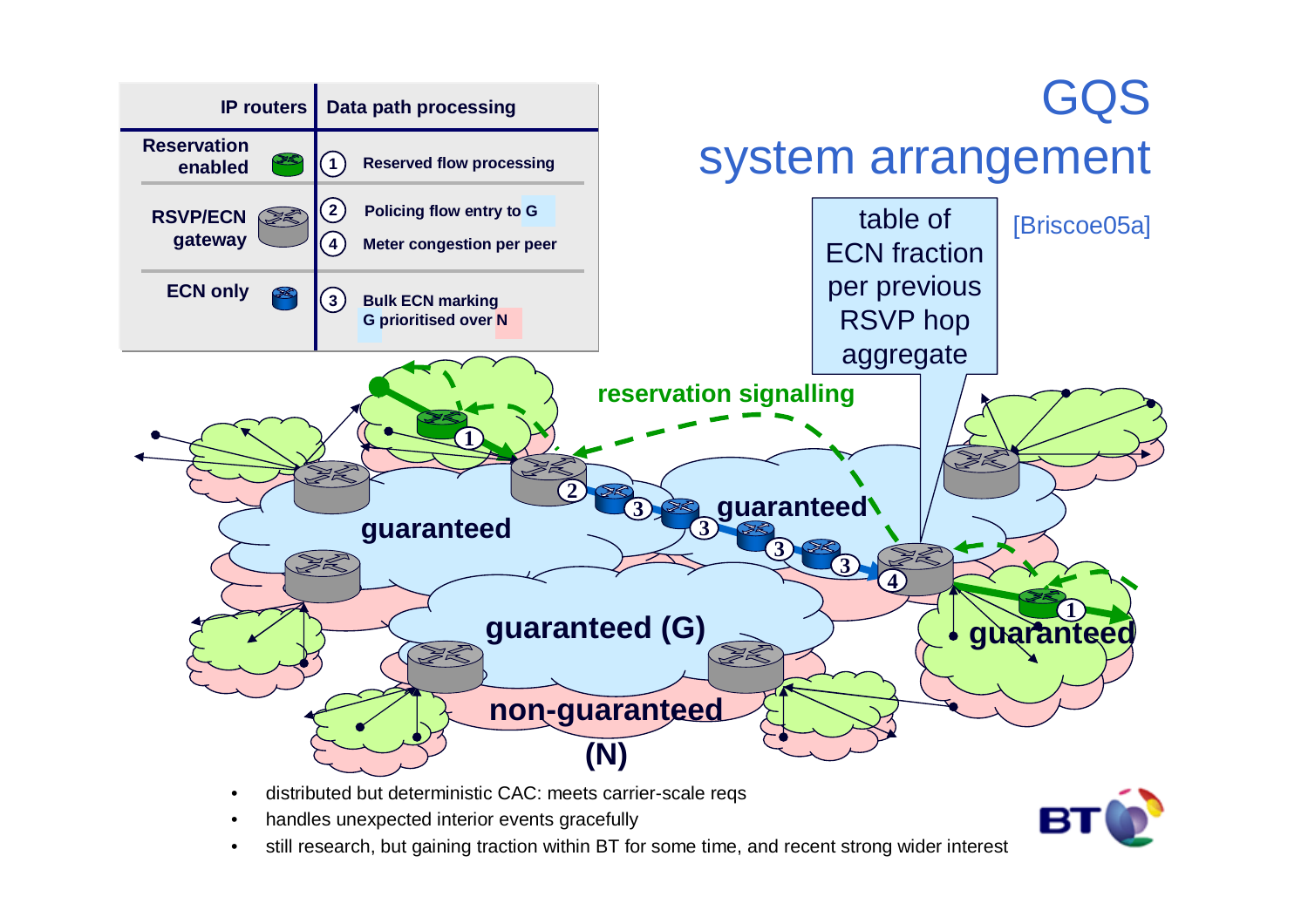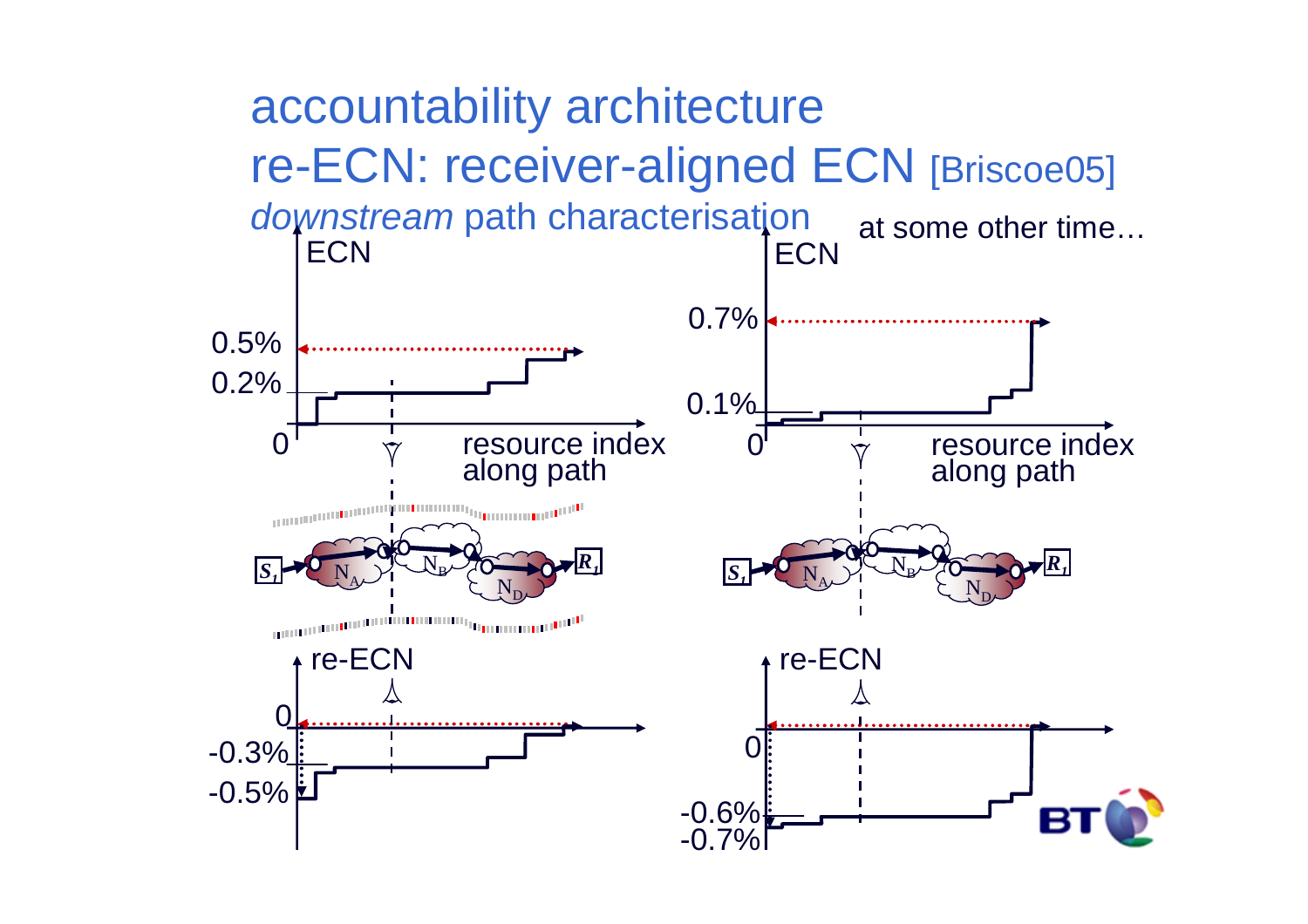#### summary

- Diffserv with edge CAC will occasionally fail large numbers of inelastic flows simultaneously [Reid05]
- unlikely to be solution of choice for those with carrier-scale obligations
- even if in practice the system will fail nearly as often for other reasons (human error, natural disaster)
- current solution:
	- bandwidth brokers for access and non-blocking topology for core
- carrier-scale QoS interconnect for inelastic flows
	- still problematic
- distributed measurement-based admission control (MBAC)
	- current focus of attention [Briscoe05a]
	- part of wider, principled approach to Internet QoS [Briscoe05b]

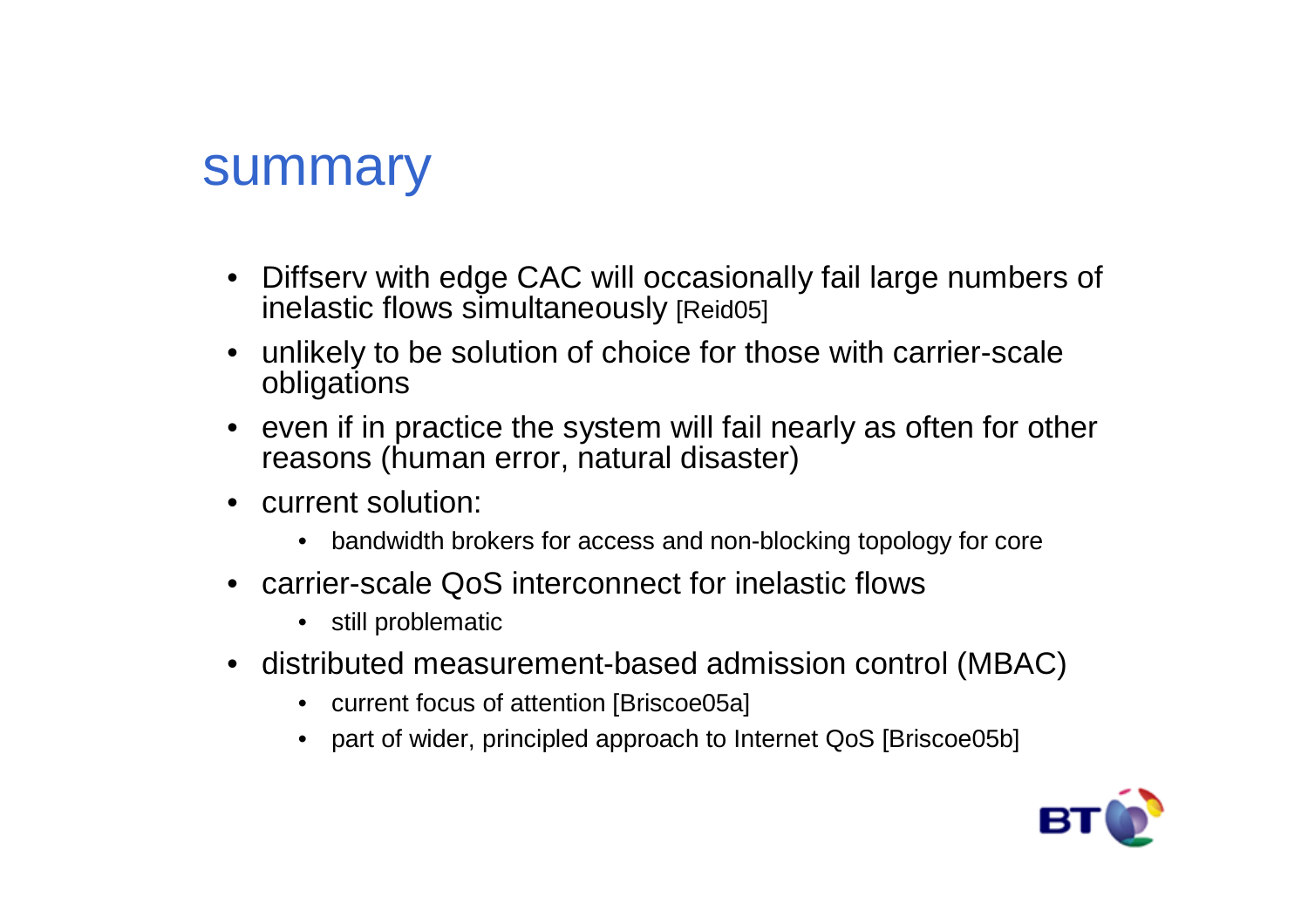## more info

- [Reid05] Andy B. Reid, Economics and scalability of QoSsolutions, BT Technology Journal, 23(2) pp97 – 117 (April 2005)
- [Briscoe05] Bob Briscoe et al, Policing Congestion Response in an Inter-network using Re-feedback, in Proc ACM SIGCOMM'05, Computer Communications Review **35**(4) (Sep 2005) <<u>http://www.cs.ucl.ac.uk/staff/B.Briscoe/pubs.html#refb</u>>
- [Briscoe05a] Bob Briscoe et al, An architecture for edge-to-edge controlled load service using distributed measurement-based admission control, Internet Draft <draft-briscoe-tsvwg-clarchitecture-00.txt> (Jul 2005)
- [Briscoe05b] Bob Briscoe and Steve Rudkin, Commercial Models for IP Quality of Service Interconnect, in BTTJ Special Edition on IP Quality of Service, 23(2) (Apr 2005) <http://www.cs.ucl.ac.uk/staff/B.Briscoe/pubs.html#ixqos>

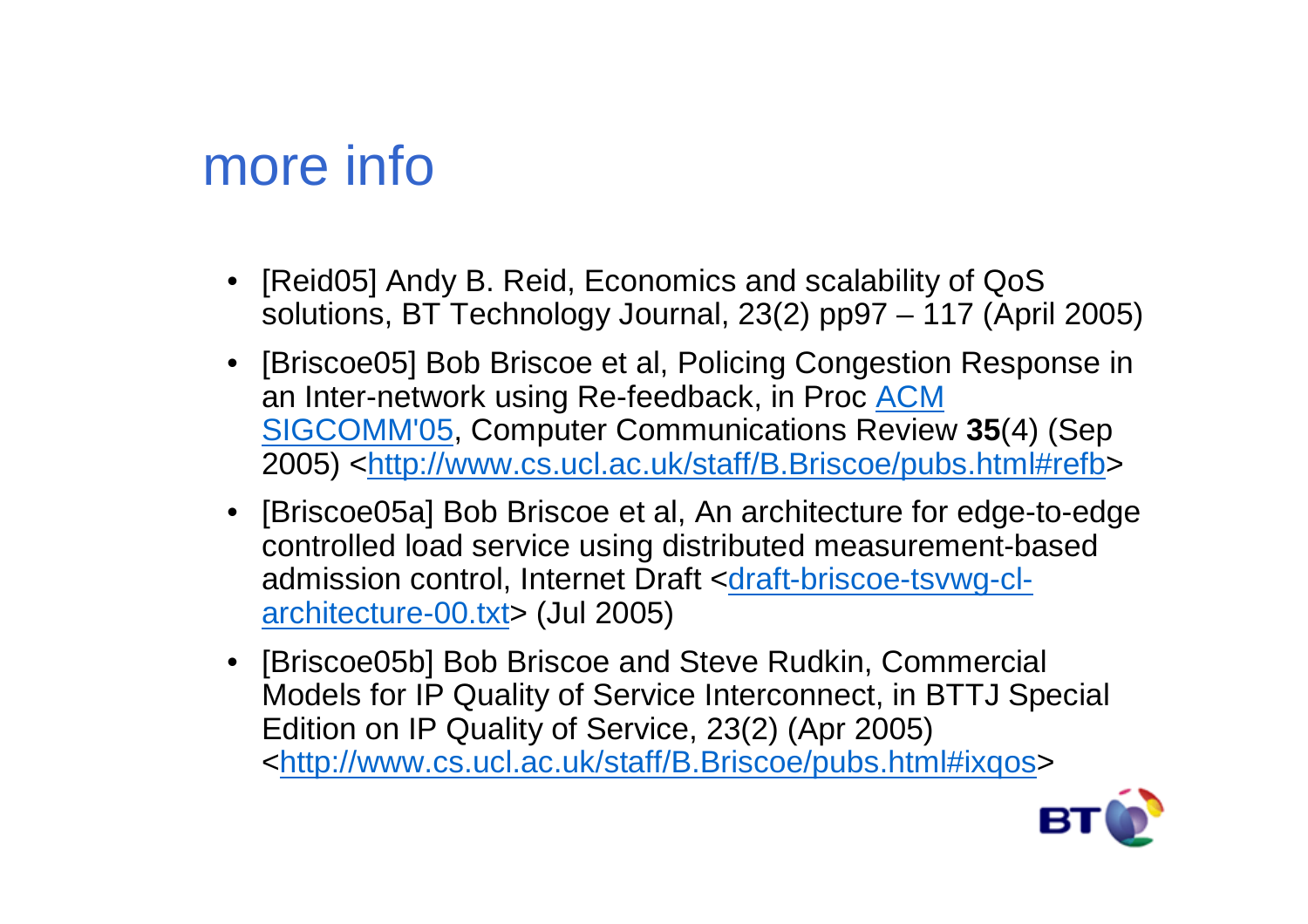## inter-provider per-flow QoSnext steps?

Bob Briscoe BT Group CTO, Networks ResearchOct 2005

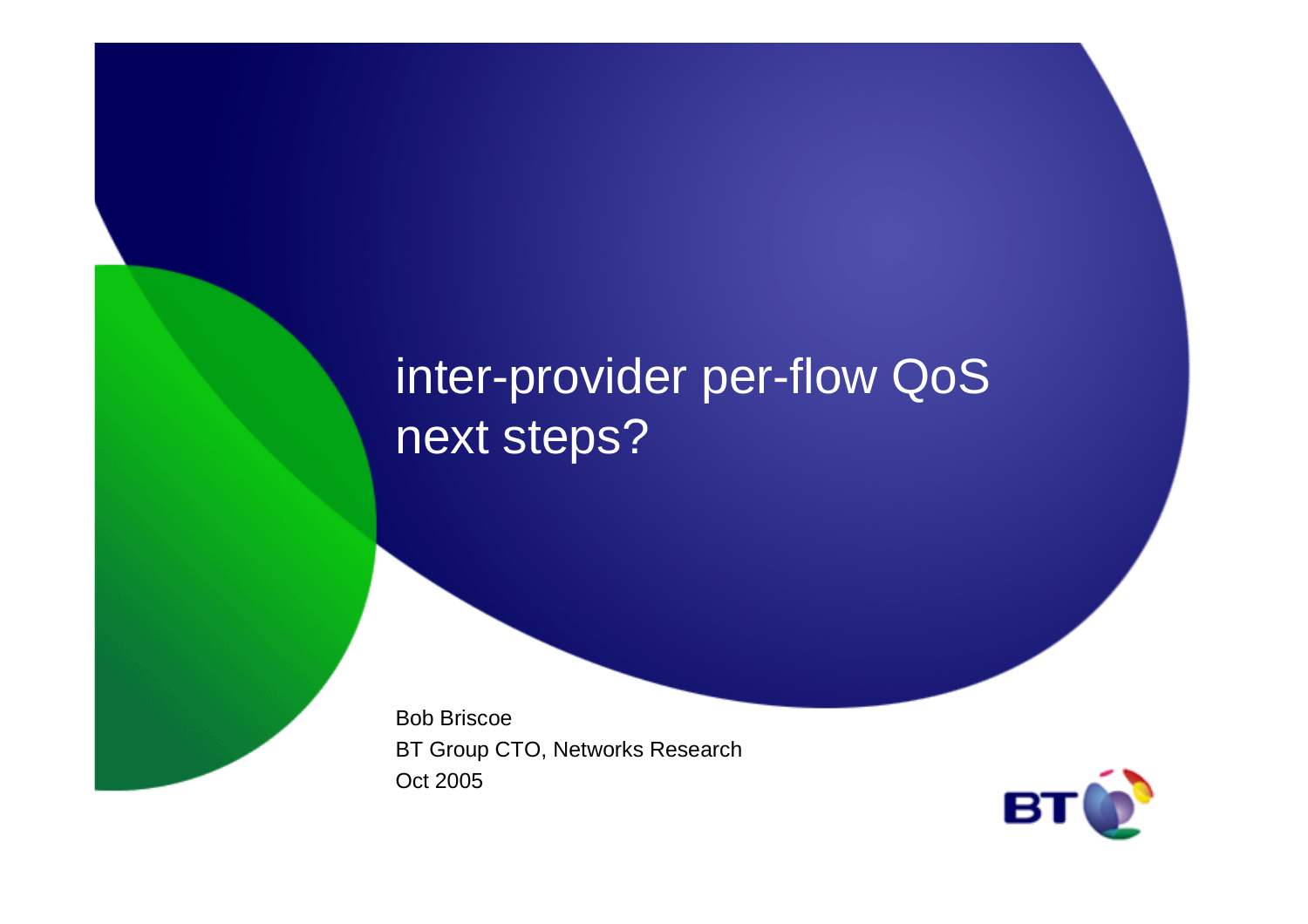## next steps?

- a white paper on inter-provider per-flow QoS?
- proving the ideas in the large
	- an inter-operator test bed
- which standards bodies and industry fora for which issues?
	- IETF for component technologies
	- ITU/ETSI/PacketCable/DSLForum for component selection
	- ETNO etc for business model, regulatory
	- CFP for all at once?
- thorny technical 'detail': ECN in MPLS
- edge-edge CAC: first step to something more open?
- …?